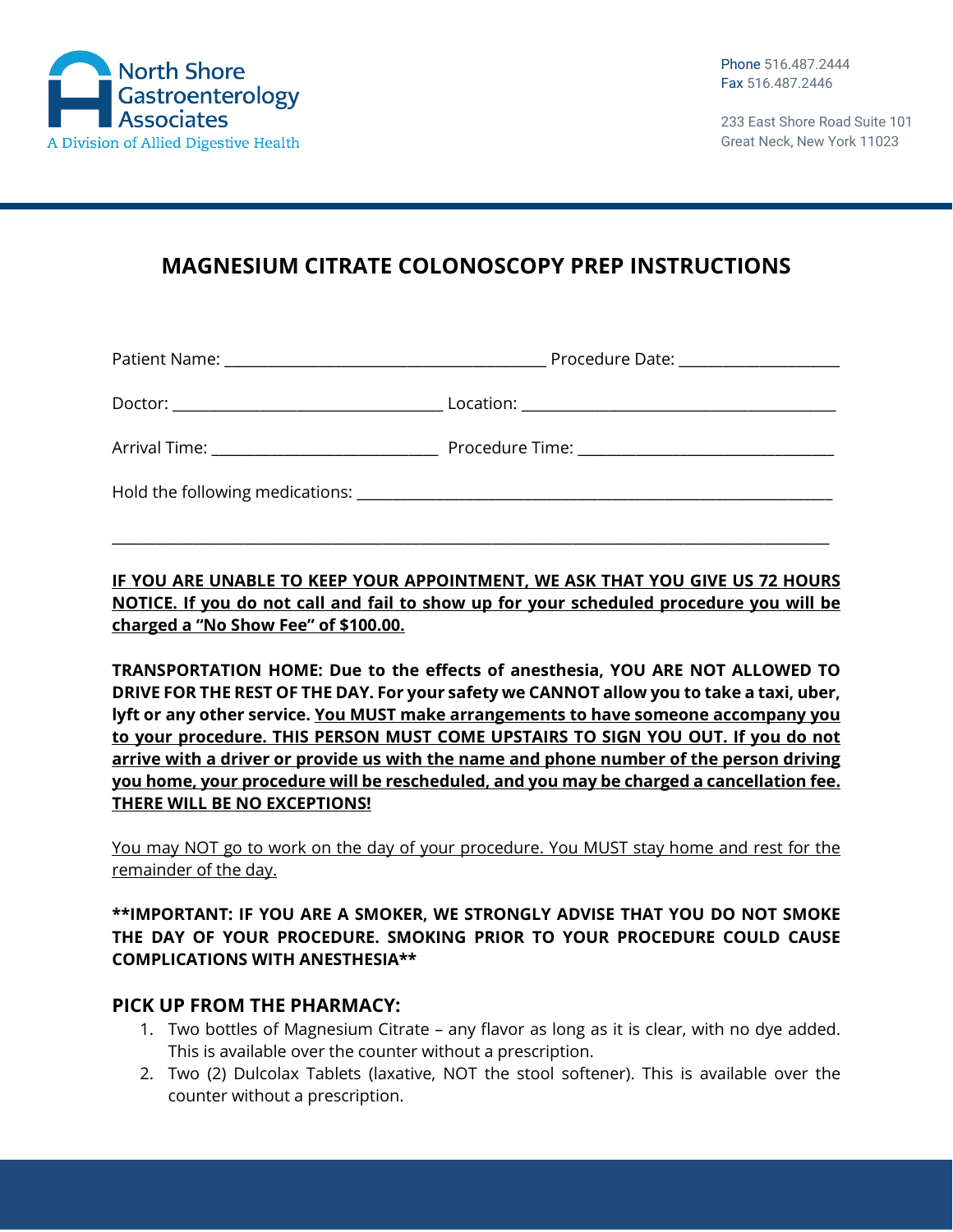

233 East Shore Road Suite 101 Great Neck, New York 11023

#### **AT LEAST ONE WEEK PRIOR TO YOUR PROCEDURE:**

- 1. **If you take any blood thinners, such as Coumadin, Plavix or Aspirin daily, you must notify your doctor IMMEDIATELY!** These medications **MAY** need to be discontinued prior to your procedure.
- 2. If you take Insulin, you must discuss with your doctor whether you need to hold off taking or reduce your morning dose the day of the procedure.
- 3. **STOP** taking any vitamins containing iron and/or iron supplements **ONE WEEK** prior to your procedure.

### **TWO DAYS BEFORE YOUR PROCEDURE:**

You must stop eating the following foods: Salads, Nuts, Seeds, and Corn.

#### **THE DAY BEFORE YOUR PROCEDURE:**

Do not apply any lotion to your chest, arms, or legs!

1. You must be on a **CLEAR LIQUID DIET** for the **ENTIRE** day. You must begin a clear liquid diet from the time you wake up.

| You May Have:                                                                           | You May NOT Have: |
|-----------------------------------------------------------------------------------------|-------------------|
| Water, Seltzer, Apple Juice, Sprite, Ginger Ale,   Gum, Solid Foods, Alcohol, Lemonade, |                   |
| Plain Jello (not red or purple), Bouillon or   Milk or Milk Products                    |                   |
| Clear Broth, Gatorade (not red or purple),                                              |                   |
| White Grape Juice, Italian Ice (not red or                                              |                   |
| purple), Black Coffee or Tea (no milk or                                                |                   |
| creamer)                                                                                |                   |

- 2. Drink an EXTRA 8‐ounces of clear liquid every hour, from 11:00am‐5:00pm.
- 3. **At 5PM**, take 2 (two) DULCOLAX tablets and drink 1(one) bottle of the Magnesium Citrate.
- 4. **You are encouraged to continue to drink as much clear liquid as possible until bedtime.**